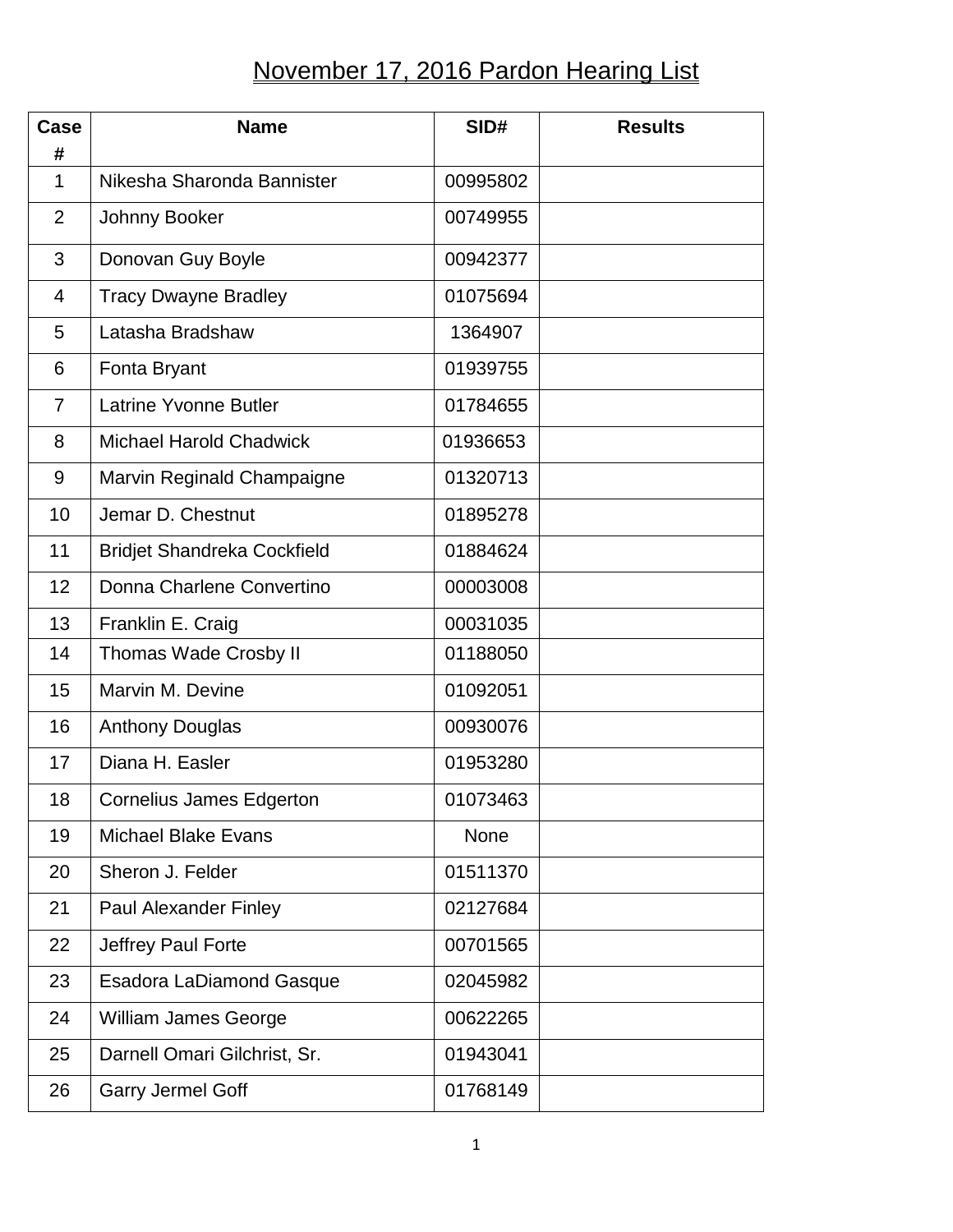## November 17, 2016 Pardon Hearing List

| 27 | Lanisha Dayne Janita Gordon (Harper) | 00741143 |             |
|----|--------------------------------------|----------|-------------|
| 28 | Bobby E. Goss                        | 00374307 |             |
| 29 | Shametra Niche' Hall                 | 01056483 |             |
| 30 | <b>Torrance Hargrove</b>             | 00574945 |             |
| 31 | James T. Harlin                      | 00291637 |             |
| 32 | Alfred Jackson                       | 00062711 |             |
| 33 | Nakenya James (Robinson)             | 01386927 |             |
| 34 | <b>Bradley Kirk Jenkins</b>          | 00996241 |             |
| 35 | David Edward Jennings                | 00743130 |             |
| 36 | Jay Jennings                         | 01067045 |             |
| 37 | Margaret Miller Johnson              | 00317180 |             |
| 38 | Nathan Johnson                       | 01319865 |             |
| 39 | Tracy Yolanda Johnson (Cason)        | 00606433 |             |
| 40 | Ronnie Jeremiah Lee                  | 01743599 |             |
|    |                                      |          |             |
| 41 | <b>Dennis Matthew Leonard</b>        | 01220239 | Rescheduled |
| 42 | <b>Elaine Dinkins Leonard</b>        | 00197219 |             |
| 43 | <b>Thomas Milvie Lewis</b>           | 10529679 |             |
| 44 | Harold W. Long                       | 01722597 |             |
| 45 | <b>Wilhelmina Lowery</b>             | 01519008 |             |
| 46 | David Ardis Mattox                   | 00202142 |             |
| 47 | <b>Rosemary Elizabeth McCoy</b>      | 01938320 |             |
| 48 | George McDowell, Jr.                 | 00809684 |             |
| 49 | <b>Phillip Matthew McLane</b>        | 00182059 |             |
| 50 | <b>Rex Heath Meade</b>               | 01899234 |             |
| 51 | <b>Matthew Pierce</b>                | 00993079 |             |
| 52 | James Elvington Richardson           | 01128381 |             |